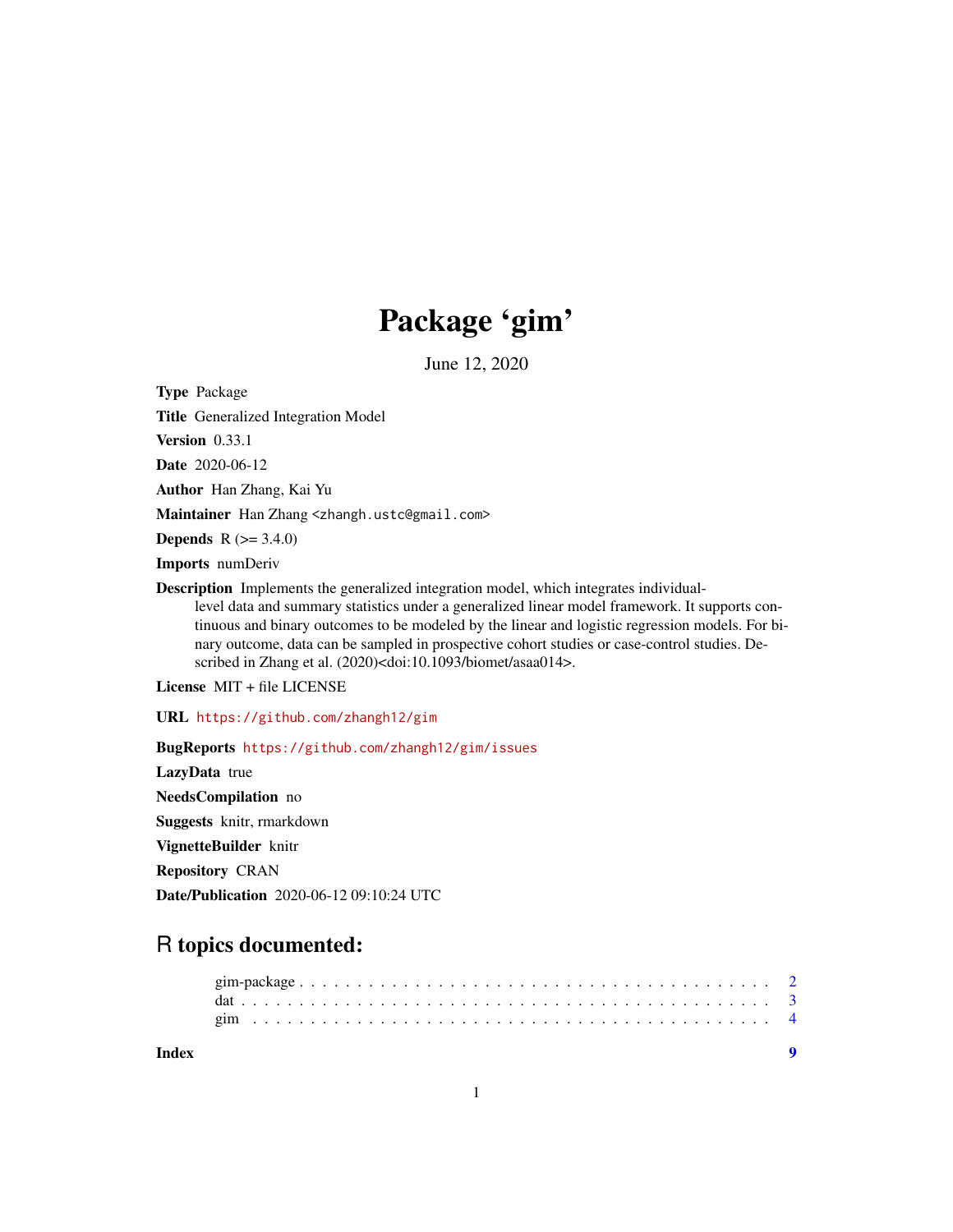<span id="page-1-0"></span>

#### Description

gim implements the generalized integration model proposed in Zhang et al. (2018). gim integrates individual-level data and summary statistics under a generalized linear model framework. It supports continuous and binary outcomes to be modeled by the linear and logistic regression models. For binary outcome, data can be sampled in prospective cohort studies or case-control studies. gim uses *different* methods to model binary outcome under *different* designs.

#### Details

| Package: | gim                  |
|----------|----------------------|
| Type:    | Package              |
| Version: | 0.17.0               |
| Date:    | 2019-02-25           |
| License: | $MIT + file LICENSE$ |

Meta-analysis has become a powerful tool for enhanced inference by gathering evidence from multiple sources. It pools summary-level data, i.e. estiamtes of model coefficients, from different studies to improve estimating efficiency under the assumption that all participating studies are analyzed under the same statistical model. This assumption, however, is usually not true in practice as studies may adjust for different covariates according to specific purpose, or are conduct on partial observed covariates they collect. Meta-analysis can lead to biased estimates when this assumption is violated.

It is challenging to integrate external summary data calculated from different models with a newly conducted internal study in which individual-level data is collected. gim is a novel statistical inference framework based on the Generalized Integration Model, which effectively synthesizes internal and external information according to their variations for multivariate analysis. This new framework is versatile to incorporate various types of summary data from multiple sources. It can be showed that the gim estimate is theoretically more efficient than the internal data based maximum likelihood estimate, and the recently developed constraint maximum likelihood estimate that incorporates the outside information.

The gim function implemented in this package accounts for the sample sizes shared by different studies. Ignoring this sample overlap may lead to inflated false positive. gim requires estimates of coefficients in external working models, but do not rely on their standard errors for two reasons. (1) It is more convenient to request less information from users, especially when the unrequired information could be estimated with other given information. (2) The standard errors reported in literatures where users collect their external data maybe underestimated as a working model rather than a true underlying model was assumed.

The gim always requests a set of raw data in which both outcome and independent variables are available. This dataset is called the reference set or internal data. This requirement seems unconvenient as outcome can sometimes be expensive, and some other approaches may be applicable with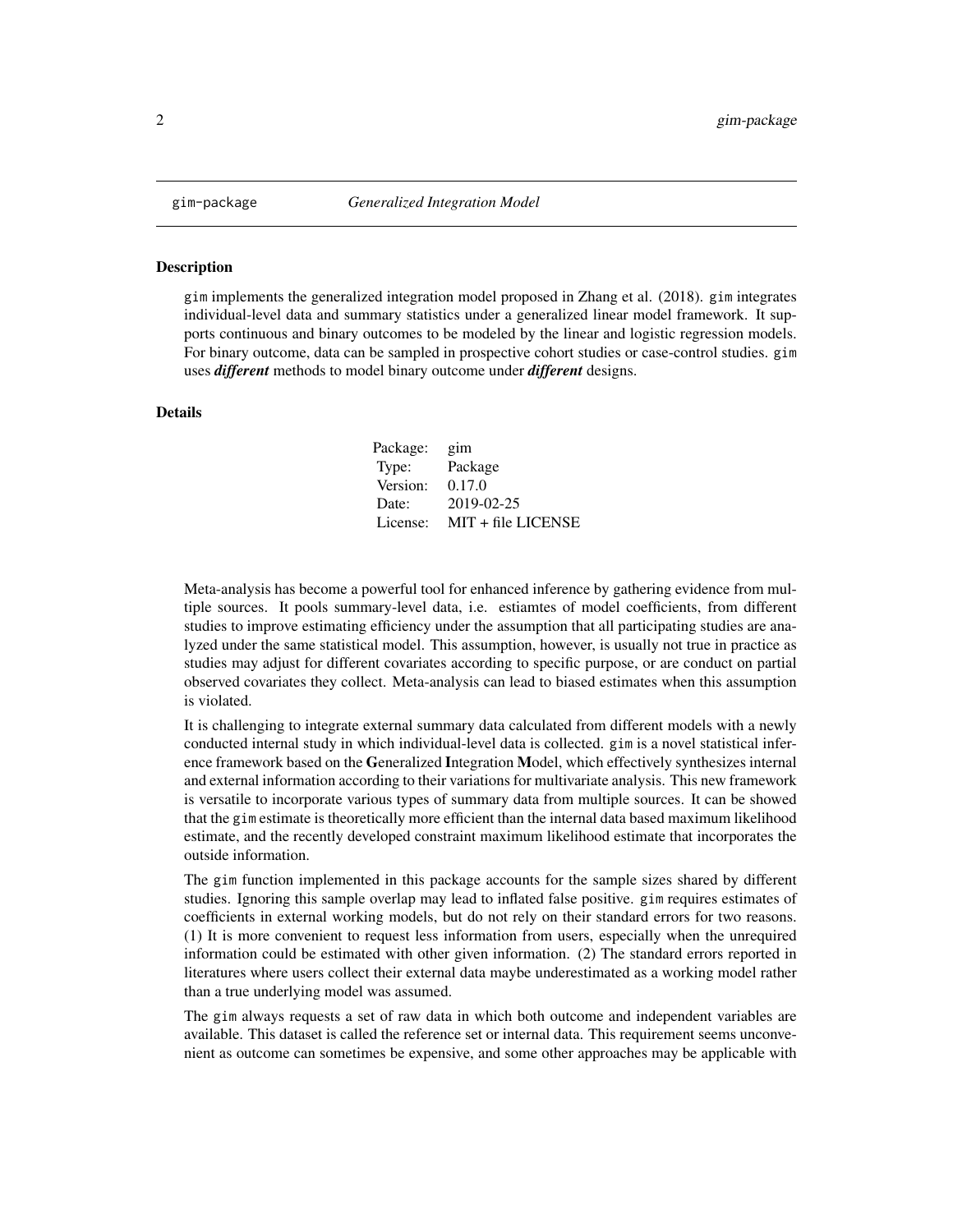<span id="page-2-0"></span>dat 3 and 3 and 3 and 3 and 3 and 3 and 3 and 3 and 3 and 3 and 3 and 3 and 3 and 3 and 3 and 3 and 3 and 3 and 3 and 3 and 3 and 3 and 3 and 3 and 3 and 3 and 3 and 3 and 3 and 3 and 3 and 3 and 3 and 3 and 3 and 3 and 3

a reference where only independent variables are collected. Theoretically, an slightly extended gim can become workable under the same circumstances, however, we suggest to be more careful to do so. A reference is used to estimate correlation between variables (including outcome) in the population of interest. In practice, there could be a difference in the population of your own study and external studies (from which summary information are collected), therefore, the correlation differ among studies. Conducting an analysis soly relying on a set of independent variables may be biased if the difference between studies is significant. In comparison, a full set of reference consisting of outcome can make the analysis more robust to the potential population difference.

The main function in this package is [gim](#page-3-1).

#### Author(s)

Han Zhang, Kai Yu Maintainer: Han Zhang <han.zhang2@nih.gov>

#### References

Zhang, H., Deng, L., Schiffman, M., Qin, J., Yu, K. (2020) Generalized integration model for improved statistical inference by leveraging external summary data. Biometrika. asaa014, https://doi.org/10.1093/biomet/asaa014

dat *Data for example in* [gim](#page-3-1)

#### **Description**

dat is a data frame used in the example of [gim](#page-3-1).

#### Usage

data("dat")

#### Format

A data frame with 4000 observations on the following 6 variables.

- y a continuous outcome
- d a binary outcome
- x1 a numeric variable
- x2 a numeric variable
- x3 a numeric variable
- x4 a character variable

#### Details

This is a dataset from which internal and external data are extracted for the example.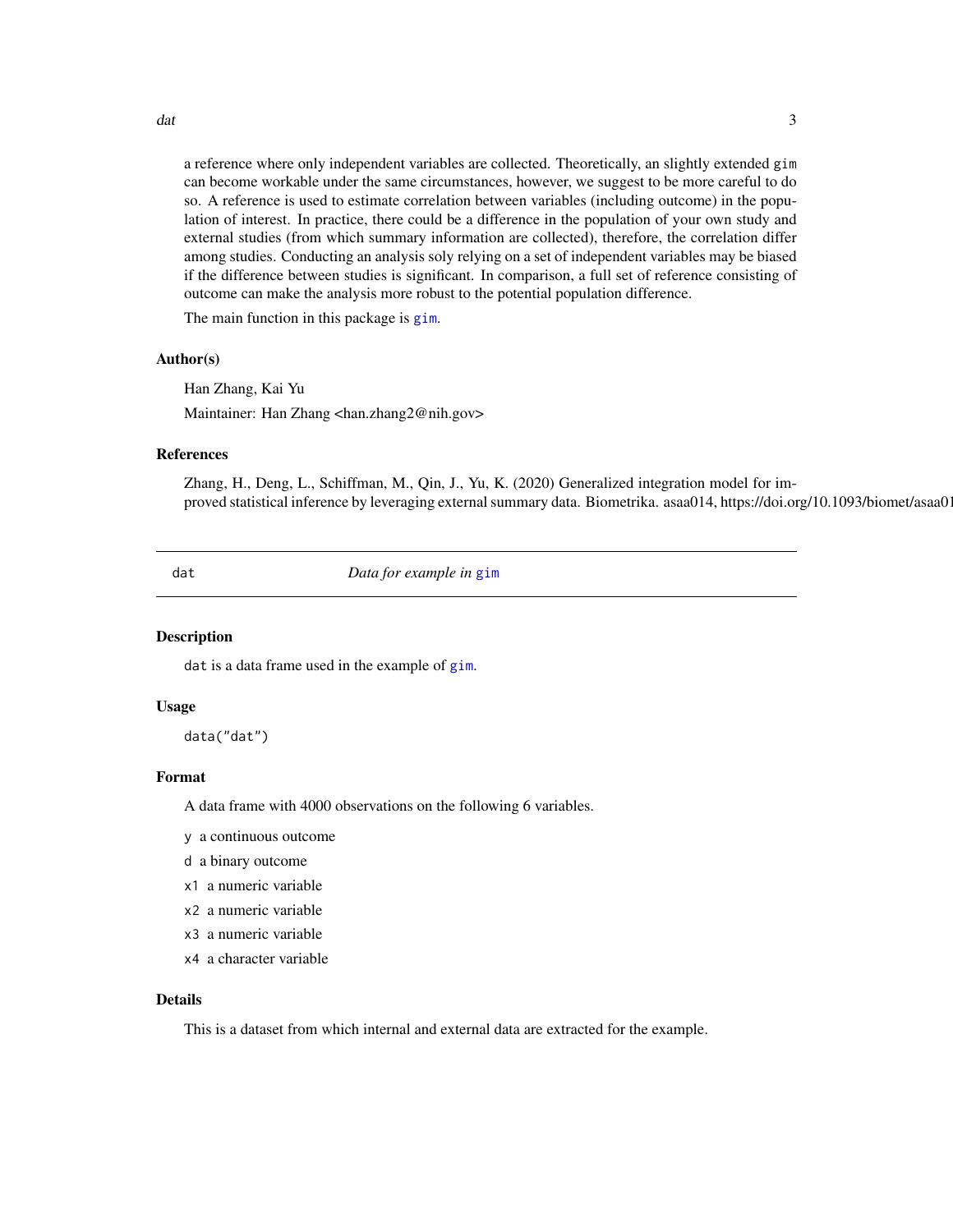#### Description

gim is used to fit generalized integration models, which assume linear or logistic regression model on an (internal) individual-level data, while integrating auxiliary or summary information of relevant variables that are estimated from external data, on which different working models could be assumed. gim can work even if partial information from working models are available. Compared to conventional regression model, e.g.,  $g\ln$ , that is based on internal data, the estimate of  $gim$  method gains additional power by making maximum use of all kinds of available data.

#### Usage

gim(formula, family, data, model, nsample = NULL,  $ncase = NULL, nctrl = NULL, ref = NULL, ...$ 

#### Arguments

| formula | an object of class "formula" (or one that can be coerced to that class): a sym-<br>bolic description of the model to be fitted on the given dataset. More details of<br>model specification are illustrated in 'Details' and 'Examples'.                                                                                                                                                           |
|---------|----------------------------------------------------------------------------------------------------------------------------------------------------------------------------------------------------------------------------------------------------------------------------------------------------------------------------------------------------------------------------------------------------|
| family  | a character. "gaussian" for linear regression. For binary outcome fitted by<br>logistic regression, use "binomial" for random sample, or "case-control" for<br>case-control data. gim employs different methods to make inference on random<br>sample and case-control data. If your data are collected in case-control studies,<br>do not use "binomial", otherwise inference may be problematic. |
| data    | a data frame containing all variables that are specified in formula and model.<br>Incomplete lines will be discarded.                                                                                                                                                                                                                                                                              |
| model   | a list describing auxiliary information and working models that are used to gen-<br>erate such information. See 'Details' and 'Examples' for more details.                                                                                                                                                                                                                                         |
| nsample | a matrix specifying the number of samples shared in datasets that are used to<br>fit the working models given in model. Specify this argument when family is<br>"gaussian" or "binomial", otherwise NULL. See 'Details' and 'Examples' for<br>more details.                                                                                                                                        |
| ncase   | a matrix specifying the number of cases shared in datasets that are used to fit<br>the working models given in model. Specify this argument when family is<br>"case-control", otherwise NULL. ncase and nctrl should be specified simul-<br>taneously. See 'Details' and 'Examples' for more details.                                                                                              |
| nctrl   | a matrix specifying the number of controls shared in datasets that are used to<br>fit the working models given in model. Specify this argument when family is<br>case-control, otherwise NULL. See 'Details' and 'Examples' for more details.                                                                                                                                                      |
| ref     | a data frame containing the covariates specified in formula and model. It is the<br>reference sample for modeling summary statistics in model. This assumes that<br>ref is sampled from the external population. By default it is NULL which means                                                                                                                                                 |

#### <span id="page-3-1"></span><span id="page-3-0"></span>4 gim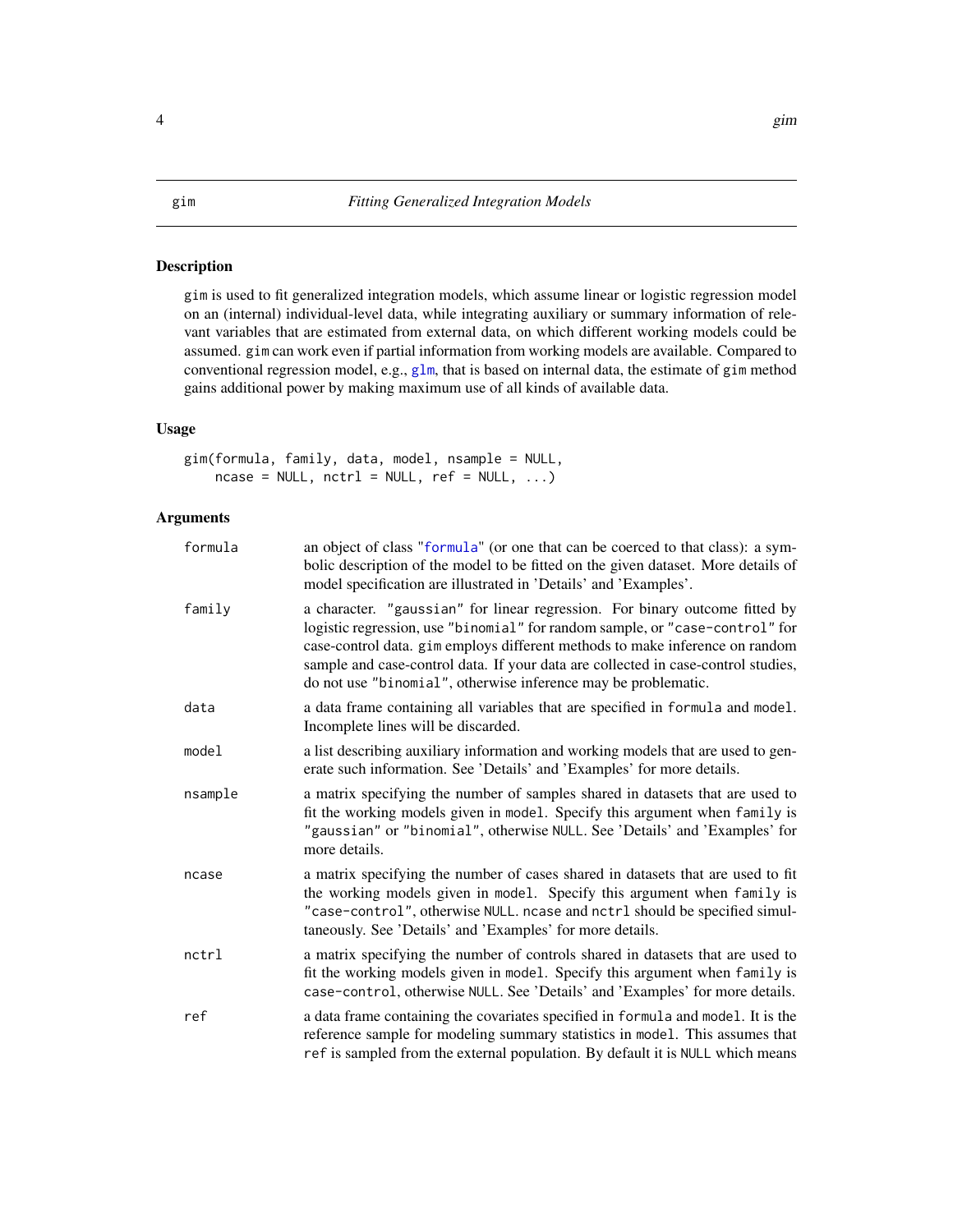that the internal and external populations are the same, therefore gim will use data as the reference. Outcome could be absent or missing in ref because gim will anyway ignore it. See 'Details' for more details.

... for test purpose, use its default value.

#### Details

formula formula is the model to be used to fit a conventional regression model if no additional information is available. It could be very general as long as it is acceptable to the glm or lm functions. It can eliminate the intercept,  $y \sim -1$ , or involve arithmetic expressions, e.g.,  $\log(x)$ , or other operators like  $*$  for interactions as. factor(x1) $*I(x2 > 0)$ .

model Summary information are calculated on data of external studies, but we do not have access to their raw data. Instead, estimates from working model fitted on external data are given (e.g., reported in literature). The argument model is a list, each component contains information of a working model. Specifically, a component is also a list of two entries form and info, where form is a formula representing the fitted working model, and info is a data frame with two columns var and bet, the names of variables and their estimates from the working model, respectively. Usually the estimate of intercept of a working model is unavailable as people fit but do not reporte it. If user is able to provide such an estimate, the name in column var must be "(Intercept)". See below for an example.

Note that multiple working models could be fitted on the same external data, in that case, the summary information of each working model should be given in model separately. For example, on an external dataset, if two models  $y \sim x1$  and  $y \sim x2$  are fitted, then the estimates of x1 and x2 should be given as two components in model. This happens as many research groups can study the same datasets from different angles.

data gim requires an internal dataset data in which individual-level samples are available. Statistically, this data is critical to provide information of correlation between covariates. This data is also known as the reference data in the literatures. Since general formula is supported in gim, it is important to provide variables in data so that R can find columns of all variables parsed from formulas in formula and model. Read vignettes (upcoming) for more examples about how to create a proper data for gim. We will also release a function to help users with this. gim will discard incomplete lines in data.

nsample Some of summary information can be calculated from datasets that share samples. Ignoring this will lead to underestimated standard error. For example, if a dataset is studied by two different models, the estimates from these two models are not independent but highly correlated. Therefore, this correlation must be properly handled when calculating the standard error of gim estimate, from which a hypothesis testing is conducted. nsample is a squared matrix of dimension p, which is equal to the length of model. Thus, the  $(i,i)$  entry in nsample is the number of samples used in fitting the working model specified in model[[i]]\$formula, while the  $(i,k)$  entry is the number of samples that are involved in fitting working models model[[i]]\$formula and model[[k]]\$formula. For example, if two working models, e.g.,  $y \sim x1$  and  $y \sim x2$  are fitted on the same dataset of 100 samples, then nsample is a matrix of all entries being 100. Read example below and vignettes (upcoming) for more examples.

ncase and nctrl Specify these two arguments when data are sampled from case-control studies. Refer to nsample for their formats.

ref By default, ref is NULL if it is not specified explicitly. This assumes that the internal and external populations are the same, and gim will assign data to ref implicitly. If this assumption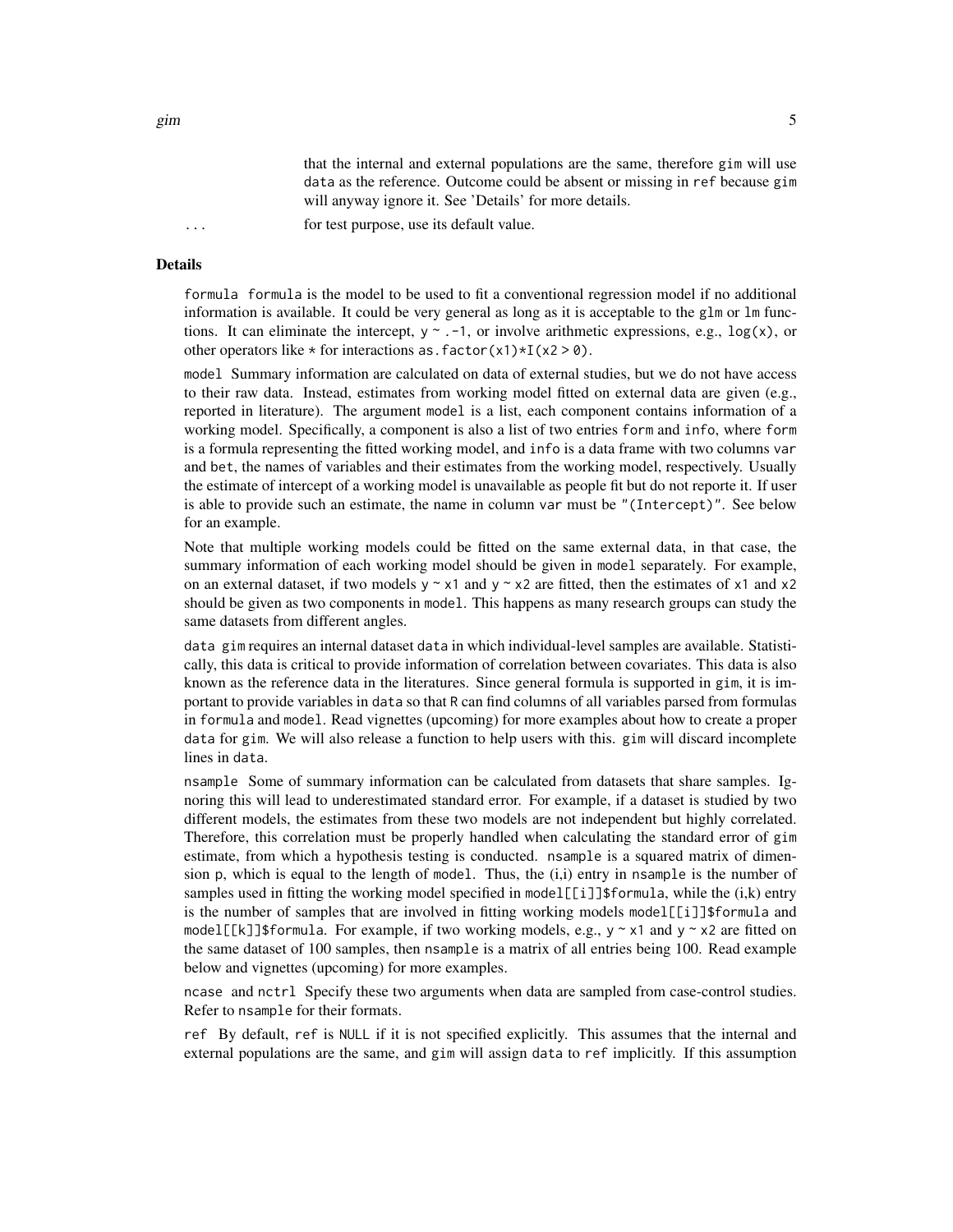holds, and you have additional covariates data (no outcome), e.g. add.ref, that also comes from the internal population, you can specified ref as rbind(data,add.ref) where the column of missing outcome in add.ref is set as NA. You can also rbind data and add.ref, with outcome in data being deleted. If the external population is different from the internal population, you have to assign add.ref to ref as reference.

#### Value

gim returns an object of class "gim". The function [summary](#page-0-0) can be used to print a summary of the results. We will support the use of [anova](#page-0-0) in later versions.

The generic accessor functions [coef](#page-0-0), [confint](#page-0-0), and [vcov](#page-0-0) can be used to extract coefficients, confidence intervals, and variance-covariance of estimates from the object returned by gim.

An object of class "gim" is a list containing the following components:

| coefficients | a named vector of coefficients                                                                |
|--------------|-----------------------------------------------------------------------------------------------|
| VCOV         | the variance-covariance matrix of estimates, including the intercept                          |
| sigma2       | estimated variance of error term in a linear model. Only available for the gaussian<br>family |
| call         | the matched call                                                                              |
| V.bet        | the variance-covariance matrix of external estimate bet in model                              |
|              |                                                                                               |

#### Author(s)

Han Zhang

#### References

Zhang, H., Deng, L., Schiffman, M., Qin, J., Yu, K. (2020) Generalized integration model for improved statistical inference by leveraging external summary data. Biometrika. asaa014, https://doi.org/10.1093/biomet/asaa014

#### Examples

```
## An artificial dataset is lazyloaded to illustrate the concept of GIM method
## It contains:
## A continuous outcome y.
## Four covariates x1, x2, x3, x4 (character).
## A binary outcome d
head(dat)
```

```
## internal data of 500 samples
dat0 <- dat[1:500, ]
```

```
## three external datasets.
## dat2 and dat3 share some samples
dat1 <- dat[501:1500, c('y', 'x1', 'x2')]
dat2 <- dat[1501:2500, c('y', 'x1', 'x3', 'x4')]
dat3 <- dat[2001:3000, c('y', 'x3', 'x4')]
```
<span id="page-5-0"></span>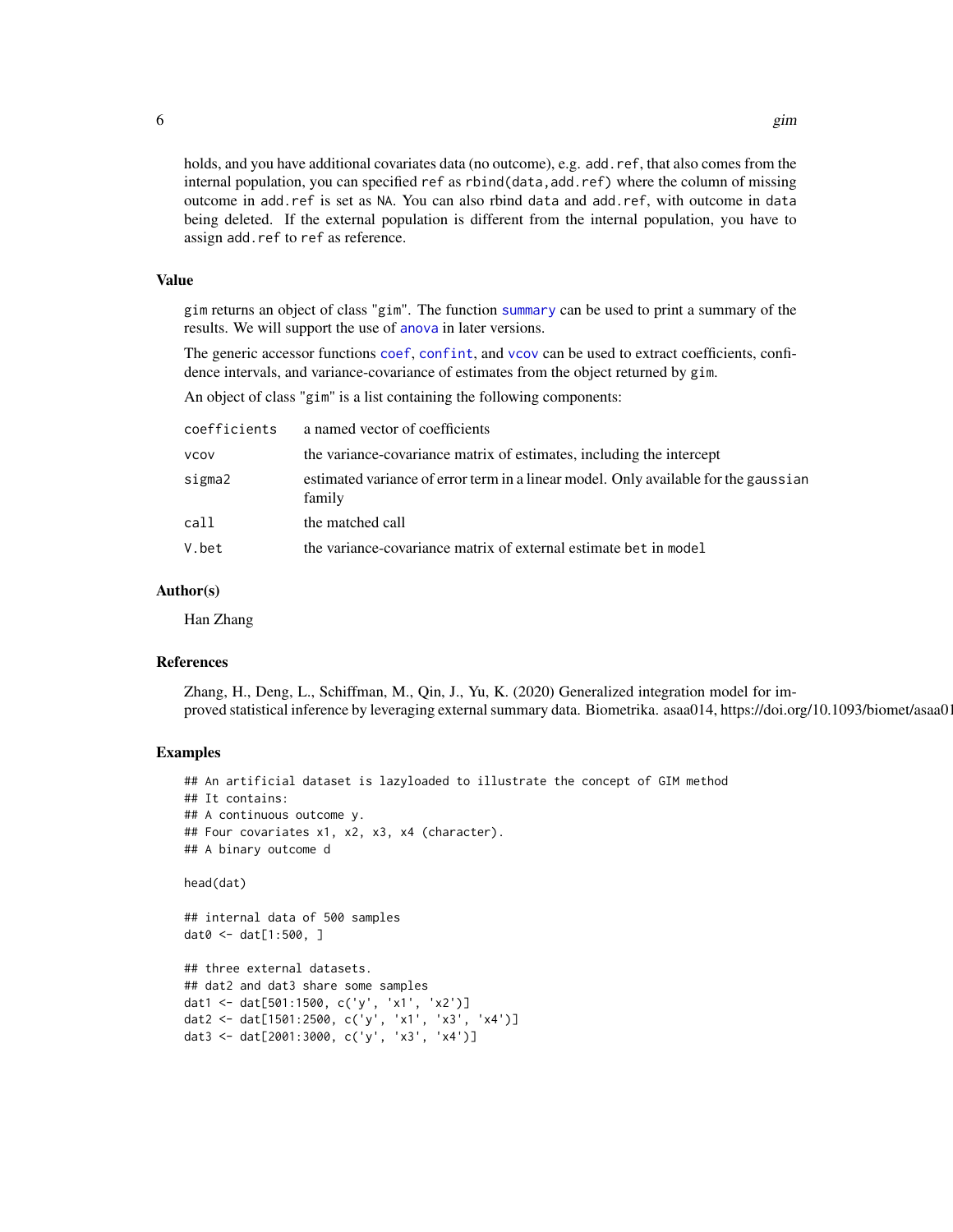```
## four working models are fitted
form1 <- 'y ~ I(x1 < 0) + I(x2 > 0)'form2 <- 'y ~ x3 + x4'form3 <- 'y ~ I(x4 == "a")'
form4 \leftarrow 'y \sim sqrt(x3)'
## two working models are fitted on dat3
## thus nsample is a 4x4 matrix
nsample <- matrix(c(1000, 0, 0, 0,
                    0, 1000, 500, 500,
                    0, 500, 1000, 1000,
                    0, 500, 1000, 1000),
                  4, 4)
fit1 <- summary(lm(form1, dat1))$coef
fit2 <- summary(lm(form2, dat2))$coef
fit3 <- summary(lm(form3, dat3))$coef ## <-- dat3 is used twice
fit4 <- summary(lm(form4, dat3))$coef ## <-- dat3 is used twice
options(stringsAsFactors = FALSE)
model <- list()
## partial information is available
model[[1]] <- list(form = form1,
                   info = data.frame(var = rownames(fit1)[2],bet = fit1[2, 1])## intercept is provided, but miss estimate of a covariate
model[[2]] <- list(form = form2,
                   info = data.frame(var = rownames(fit2)[1:2],
                                      bet = fit2[1:2, 1])model[[3]] <- list(form = form3,
                   info = data.frame(var = rownames(fits)[2],bet = fit3[2, 1])model[[4]] <- list(form = form4,
                   info = data.frame(var = rownames(fit4)[2],bet = fit4[2, 1])form <- 'y ~ I(x1 < 0) + I(x1 > 1) + x2 + x4 + log(x3) - 1'fit <- gim(form, 'gaussian', dat0, model, nsample)
summary(fit)
coef(fit)
confint(fit)
# one can compare the gim estimates with those estimated from internal data
fit0 \leq \text{Im}(\text{form}, \text{dat0})summary(fit0)
# by default, covariates in dat is used as reference in gim
```

```
# which assumes that the external and internal populations are the same
fit1 <- gim(form, 'gaussian', dat0, model, nsample, ref = dat0)
```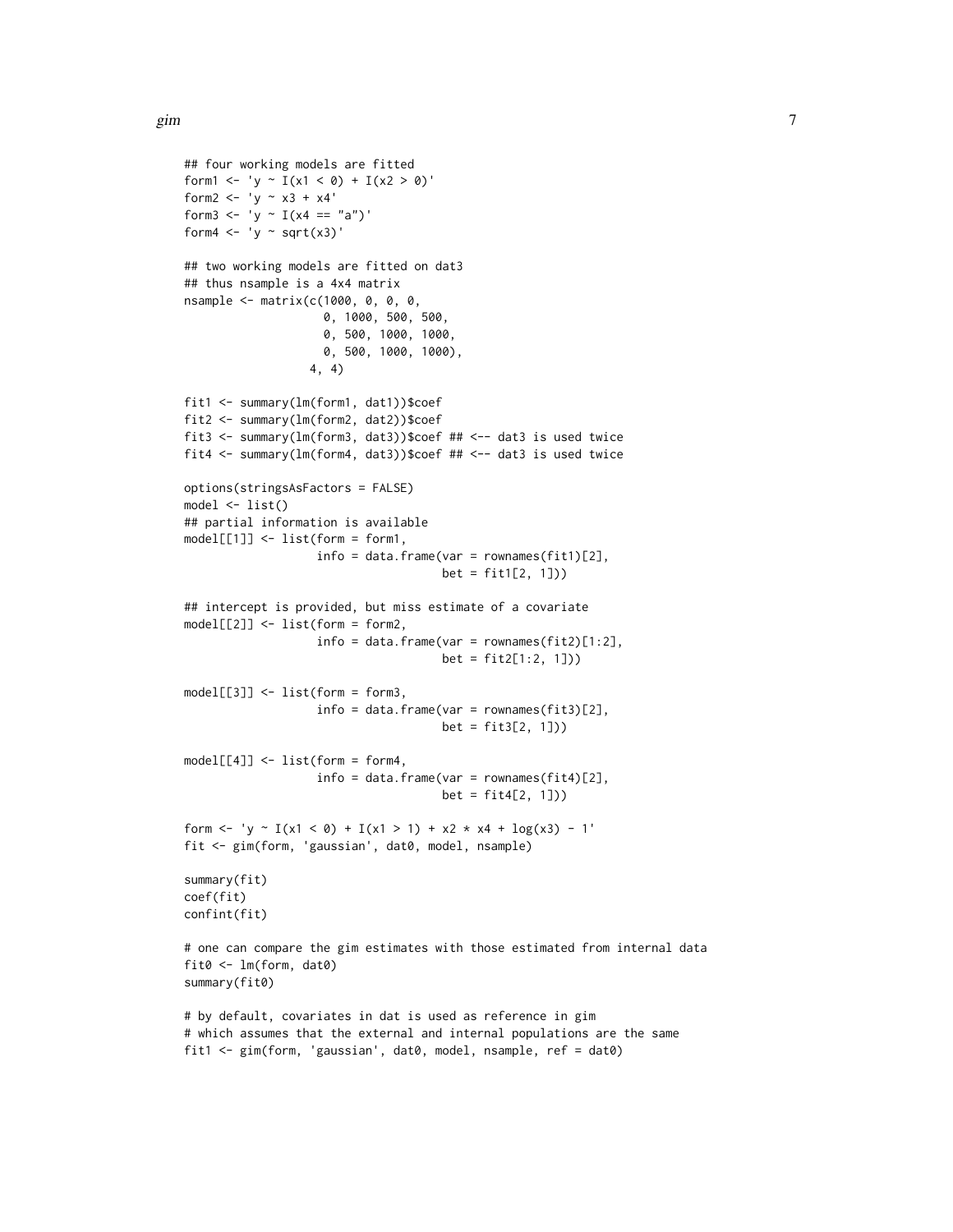```
all(coef(fit) == \text{coef}(\text{fit1})) # TRUE
# if additional reference is available,
# and it comes from the internal population from which dat is sampled
# gim can use it
add.ref <- dat[3001:3500, ]
add.ref$y <- NA ## <-- outcome is unavailable in reference
ref <- rbind(dat0, add.ref)
fit2 <- gim(form, 'gaussian', dat0, model, nsample, ref = ref)
# if the external population is different from the internal population
# then reference for summary data specified in model needs to be provided
ext.ref <- dat[3501:4000, ] ## <-- as an example, assume ext.ref is different
                            ## from dat0
fit3 <- gim(form, 'gaussian', dat0, model, nsample, ref = ext.ref)
```